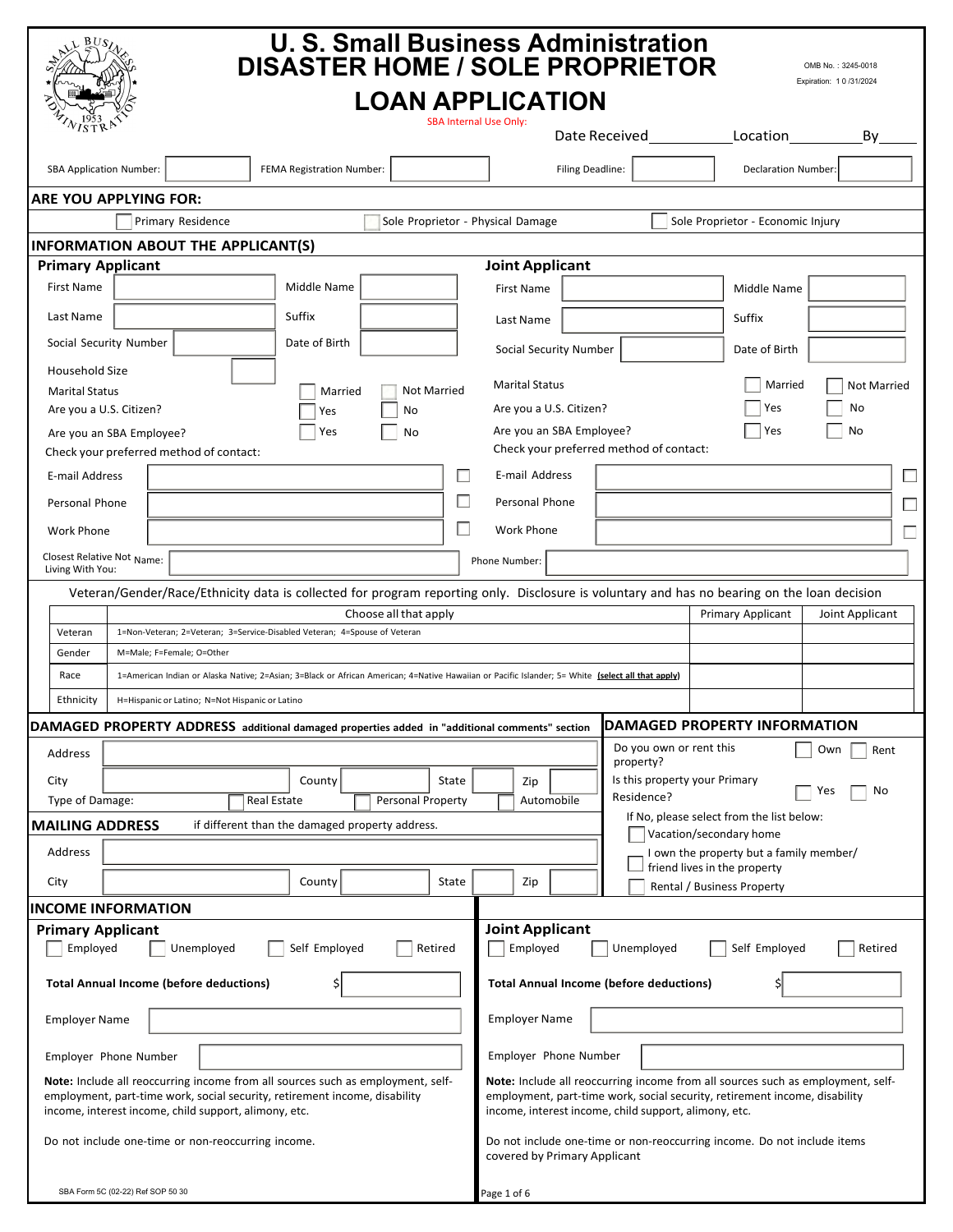| <b>DEBTS</b><br>I have no debts                                                                                                                                                                                                                                                                                      |                               |                                                                |                        |
|----------------------------------------------------------------------------------------------------------------------------------------------------------------------------------------------------------------------------------------------------------------------------------------------------------------------|-------------------------------|----------------------------------------------------------------|------------------------|
| Mortgage Holder or Landlord's Name (Primary Residence)                                                                                                                                                                                                                                                               | Monthly Payment/Rent          | <b>Current Balance</b>                                         |                        |
| Name                                                                                                                                                                                                                                                                                                                 | Ś                             | Ś                                                              |                        |
| 2nd Mortgage Holder Name (if applicable)                                                                                                                                                                                                                                                                             | Monthly Payment/Rent          | <b>Current Balance</b>                                         |                        |
| Name                                                                                                                                                                                                                                                                                                                 |                               | \$l                                                            |                        |
| Note: Please complete the section below if the amounts are NOT included in your mortgage payment:                                                                                                                                                                                                                    |                               |                                                                |                        |
| Homeowner's Insurance<br><b>Real Estate Taxes</b>                                                                                                                                                                                                                                                                    | Condo/Townhome/HOA/Co-Op Fees |                                                                |                        |
| per year<br>per year                                                                                                                                                                                                                                                                                                 |                               | per year                                                       |                        |
| Other Debt including auto payments, credit cards, installment loans, student loans, etc.                                                                                                                                                                                                                             |                               | Note: Only include debts that will last longer than 10 months. |                        |
| Name of Creditor                                                                                                                                                                                                                                                                                                     |                               | Monthly Payment                                                | <b>Current Balance</b> |
|                                                                                                                                                                                                                                                                                                                      |                               |                                                                | Ś                      |
|                                                                                                                                                                                                                                                                                                                      |                               |                                                                |                        |
|                                                                                                                                                                                                                                                                                                                      |                               |                                                                |                        |
|                                                                                                                                                                                                                                                                                                                      |                               |                                                                |                        |
|                                                                                                                                                                                                                                                                                                                      |                               |                                                                |                        |
|                                                                                                                                                                                                                                                                                                                      |                               |                                                                |                        |
|                                                                                                                                                                                                                                                                                                                      |                               |                                                                |                        |
|                                                                                                                                                                                                                                                                                                                      |                               | \$                                                             |                        |
| <b>INSURANCE INFORMATION</b>                                                                                                                                                                                                                                                                                         |                               |                                                                |                        |
| Please check all insurance in force for the damaged property:                                                                                                                                                                                                                                                        |                               | (describe)                                                     |                        |
| Homeowner's<br>Flood<br>Automobile<br>Renter's                                                                                                                                                                                                                                                                       | No Insurance<br>Other:        |                                                                |                        |
| Policy Type<br><b>Insurance Company Name</b>                                                                                                                                                                                                                                                                         | <b>Policy Number</b>          | <b>Phone Number</b>                                            | Amount Received        |
|                                                                                                                                                                                                                                                                                                                      |                               |                                                                | \$                     |
|                                                                                                                                                                                                                                                                                                                      |                               |                                                                | Ś                      |
|                                                                                                                                                                                                                                                                                                                      |                               |                                                                |                        |
|                                                                                                                                                                                                                                                                                                                      |                               |                                                                | \$                     |
| <b>OTHER DISASTER ASSISTANCE</b>                                                                                                                                                                                                                                                                                     |                               |                                                                |                        |
| Other than FEMA, have you received any grant award (i.e. city grants, county grants, state grants, etc.):                                                                                                                                                                                                            |                               |                                                                | Yes<br>No              |
| <b>ASSETS</b>                                                                                                                                                                                                                                                                                                        |                               |                                                                |                        |
| Pre-disaster values:                                                                                                                                                                                                                                                                                                 |                               |                                                                |                        |
|                                                                                                                                                                                                                                                                                                                      |                               |                                                                |                        |
|                                                                                                                                                                                                                                                                                                                      |                               |                                                                |                        |
|                                                                                                                                                                                                                                                                                                                      |                               |                                                                |                        |
|                                                                                                                                                                                                                                                                                                                      |                               |                                                                |                        |
| All Other Real Estate (describe)                                                                                                                                                                                                                                                                                     |                               |                                                                | \$                     |
|                                                                                                                                                                                                                                                                                                                      |                               |                                                                |                        |
| <b>DISCLOSURES</b><br>The responses below apply to the Applicant and Joint Applicant, if any. Please explain any "Yes" responses on the last page.                                                                                                                                                                   |                               |                                                                |                        |
| 1.<br>Are you delinguent on any Federal taxes, Federal loans, Federal grants, or 60 days past due on any child support obligation?                                                                                                                                                                                   |                               |                                                                | Yes<br>No              |
|                                                                                                                                                                                                                                                                                                                      |                               |                                                                | No<br>Yes              |
|                                                                                                                                                                                                                                                                                                                      |                               |                                                                | Yes<br>No              |
| Are you currently suspended or debarred from contracting with Federal government or receiving Federal grants or loans?<br>4.                                                                                                                                                                                         |                               |                                                                | Yes<br>No              |
| 5.                                                                                                                                                                                                                                                                                                                   |                               |                                                                | Yes<br>No              |
| 6. Are you engaged in the production or distribution of any product that has been determined to be obscene by a court of competent<br>No<br>Yes                                                                                                                                                                      |                               |                                                                |                        |
| No                                                                                                                                                                                                                                                                                                                   |                               |                                                                |                        |
| Yes<br>8. Are you presently, a) subject to an indictment, criminal information, arraignment, or other means by which formal criminal charges are brought in any                                                                                                                                                      |                               |                                                                |                        |
| jurisdiction; b) have you been arrested in the past six months for any criminal offense; c) for any criminal offense -other than a minor vehicle violation --<br>have you ever: 1) been convicted, 2) plead guilty, 3) plead nolo contendere, 4) been placed on pretrial diversion, or 5) been placed on any form of |                               |                                                                | Yes<br><b>No</b>       |
| SBA Form 5C (02-22) Ref SOP 50 30                                                                                                                                                                                                                                                                                    | Page 2 of 6                   |                                                                |                        |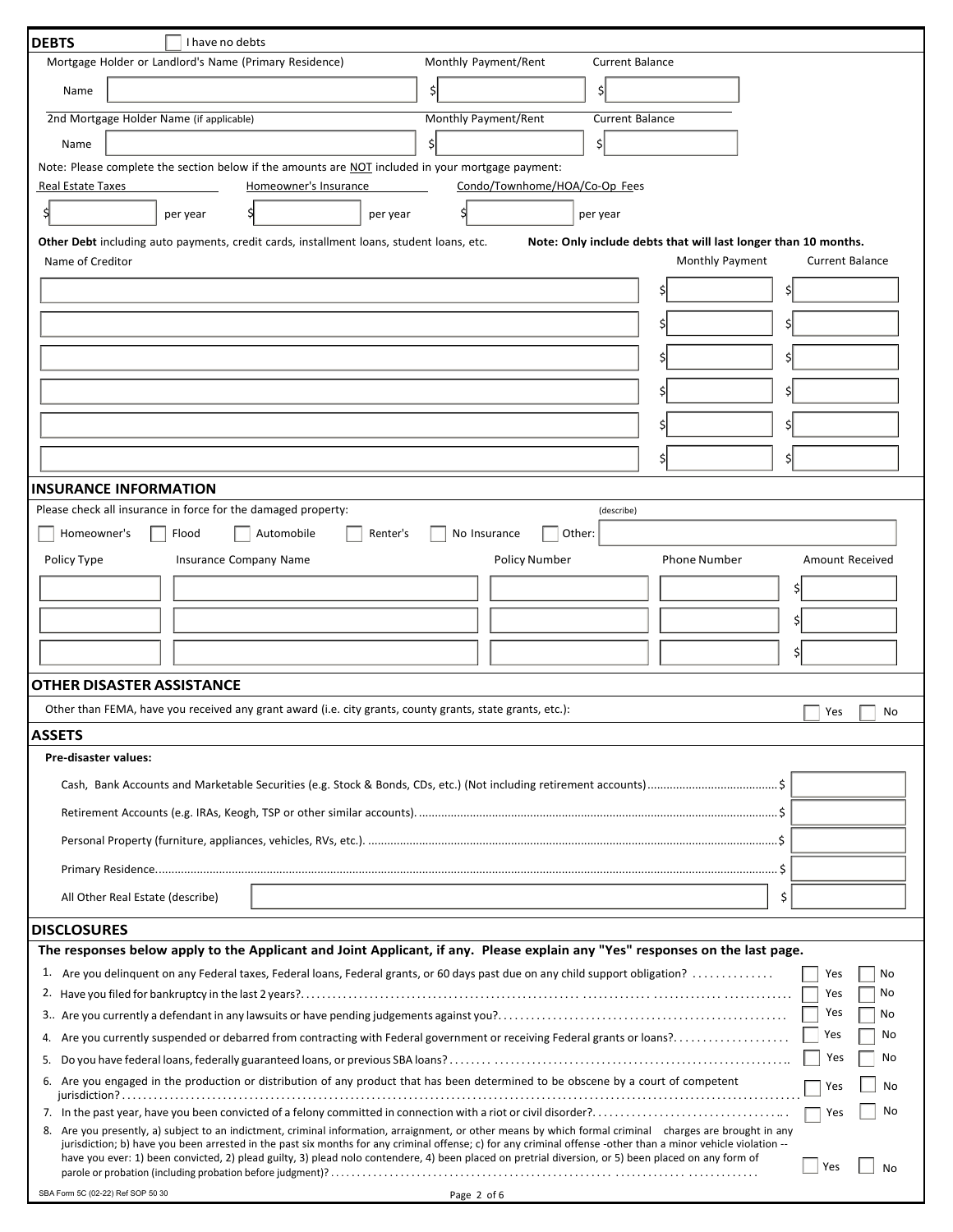PHYSICAL DAMAGE LOANS ONLY. If your application is approved, you may be eligible for additional funds to cover the cost of Mitigating measures (real property improvements or devices to minimize or protect against future damage from the same type of disaster event). It is not necessary for you to submit the description and cost estimates with the application. SBA must approve the mitigating measures before any loan increase. SBA will provide you more information about the mitigation measures for which you may be eligible.

 $\bigsqcup$  I'm not interested in learning more about how to increase my loan amount for mitigation measures.

#### **REPRESENTATIVE INFORMATION**

| If you have paid a representative (packager, attorney, accountant, etc.) to assist you in completing the application, please complete the section below: |                            |  |
|----------------------------------------------------------------------------------------------------------------------------------------------------------|----------------------------|--|
| Name and Address of representative:                                                                                                                      | Fee charged or agreed upon |  |

#### **CONSENT**

I authorize my insurance company, bank, financial institution, or other creditors to release to SBA all records and financial information necessary to process this application.

SBA has my permission, as required by the Privacy Act, to release any information collected in connection with this application to Federal, state, local, tribal or nonprofit organizations (e.g. Red Cross, Salvation Army, Mennonite Disaster Services, SBA Resource Partners) for the purpose of assisting me with my SBA application, evaluating my eligibility for additional disaster assistance, or notifying me of the availability of such assistance.

If my loan is approved, I may be eligible for additional funds to safeguard my property from damages similar to those caused by this disaster. Although it is not necessary for me to provide with my application, a description and cost estimate will be required prior to SBA approval of the mitigation measure.

I have received and read a copy of the "STATEMENTS REQUIRED BY LAWS AND EXECUTIVE ORDERS" which was attached to this application.

CERTIFICATION AS TO TRUTHFUL INFORMATION: By signing this application, you certify that all information in your application and submitted with your application is true and correct to the best of your knowledge, and that you will submit truthful information in the future.

WARNING: Whoever wrongfully misapplies the proceeds of an SBA disaster loan shall be civilly liable to the Administrator in an amount equal to one-and-one half times the original principal amount of the loan under 15 U.S.C. 636(b). In addition, any false statement or misrepresentation to SBA may result in criminal, civil or administrative sanctions including, but not limited to: 1) fines and imprisonment, or both, under 15 U.S.C. 645, 18 U.S.C. 1001, 18 U.S.C. 1014, 18 U.S.C. 1040, 18 U.S.C. 3571, and any other applicable laws; 2) treble damages and civil penalties under the False Claims Act, 31 U.S.C. 3729; 3) double damages and civil penalties under the Program Fraud Civil Remedies Act, 31 U.S.C. 3802; and 4) suspension and/or debarment from all Federal procurement and non-procurement transactions. Statutory fines may increase if amended by the Federal Civil Penalties Inflation Adjustment Act Improvements Act of 2015.

Signature of Applicant Date Signature of Joint Applicant Date

\$

#### **ADDITIONAL COMMENTS**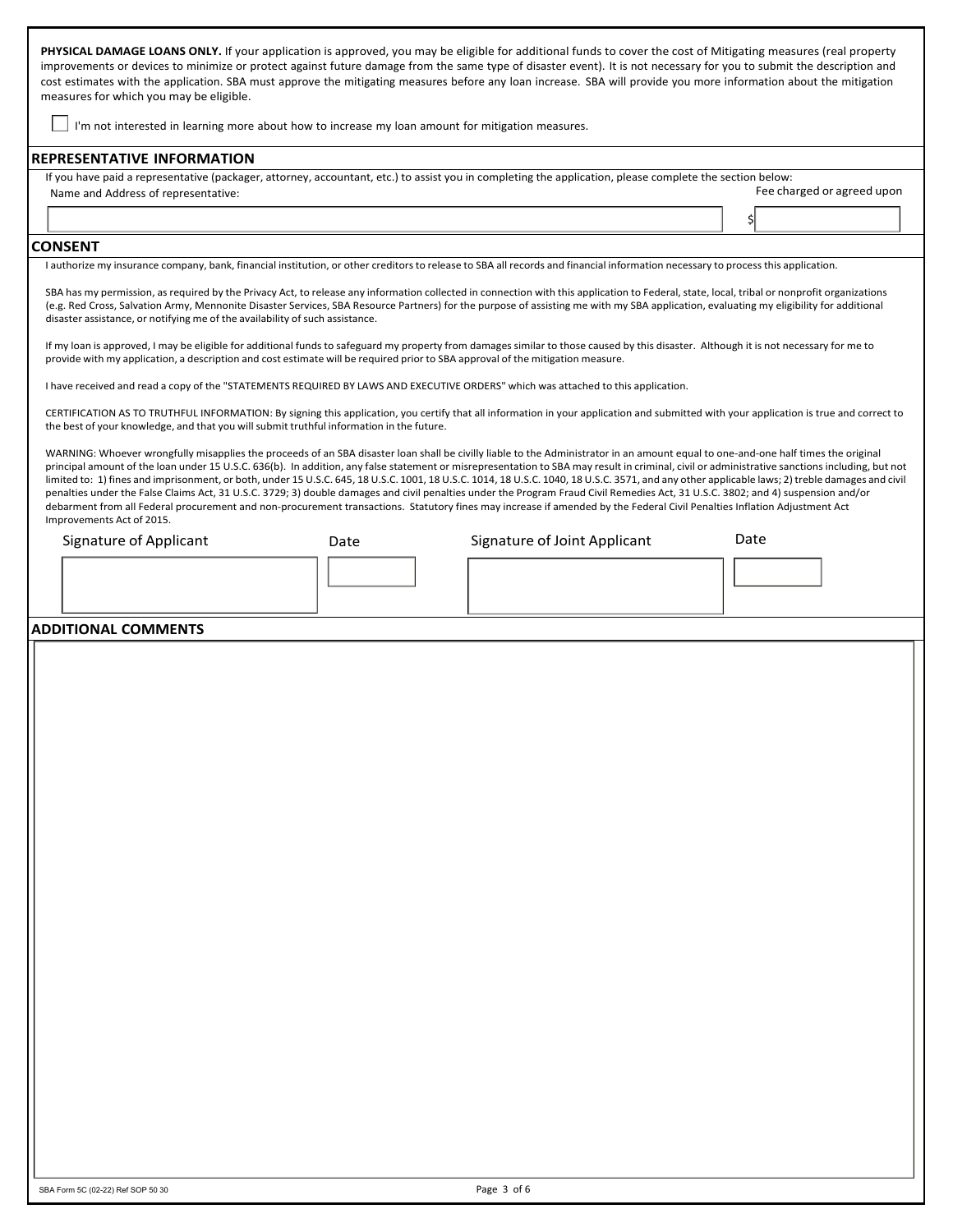# U.S. Small Business Administration DISASTER HOME LOAN APPLICATION

This form is for use by individual homeowners or renters, or sole proprietors to apply for an SBA physical or economic injury disaster loan as applicable. The requested information is required to obtain a benefit under our SBA Disaster Home Loan Program and helps the Agency determine whether the applicant is eligible for a disaster loan and has repayment ability.

If you have questions about this application and how to submit it or problems providing the required information, please contact our Customer Service Center at 1-800-659-2955 or **[disastercustomerservice@sba.gov](mailto:disastercustomerservice@sba.gov)**. If more space is needed for any section of this application, please attach additional sheets.

You may submit the form:

- Online on SBA's secure website [www.sba.gov](http://www.sba.gov/)
- In-person at a disaster center,
- By Mail: U.S. Small Business Administration, Processing and Disbursement 14925 Kingsport Rd.. Ft. Worth, TX 76155-2243

SBA will contact you by phone or email to discuss your loan request.

# **FILING REQUIREMENTS**

## **REQUIRED FOR ALL LOAN APPLICATIONS:**

- Complete and sign this application form (SBA Form 5C)
- Complete and sign the Tax Information Authorization (IRS Form 4506C) enclosed with this application. This income information, obtained from the IRS, will help us determine your repayment ability

# **WHILE NOT NECESSARY TO ACCEPT YOUR APPLICATION, YOU MAY BE REQUIRED TO SUPPLY THE FOLLOWING INFORMATION TO PROCESS THE APPLICATION. IF REQUESTED, PLEASE PROVIDE WITHIN 7 DAYS OF THE INFORMATION REQUEST:**

- If any applicant has changed employment within the past two years, provide a copy of a current (within 1 month of the application date) pay stub for all applicants
- If we need additional income information, you may be asked to provide copies of your Federal income tax returns, including all schedules

## **IF SBA APPROVES YOUR LOAN, WE MAY REQUIRE THE FOLLOWING ITEMS BEFORE LOAN CLOSING. WE WILL ADVISE YOU, IN WRITING, OF THE DOCUMENTS WE NEED.**

- If you own your residence, a COMPLETE legible copy of the deed, including the legal description of the property
- If the damaged property is your primary residence, proof of residency at the damaged address
- If you had damage to a manufactured home, a copy of the title. If you own the lot where the home is located, a COMPLETE legible copy of the deed, including the legal description of the property
- If you have damage to an automobile or other vehicle, proof of ownership (a copy of the registration, title, bill of sale, etc.)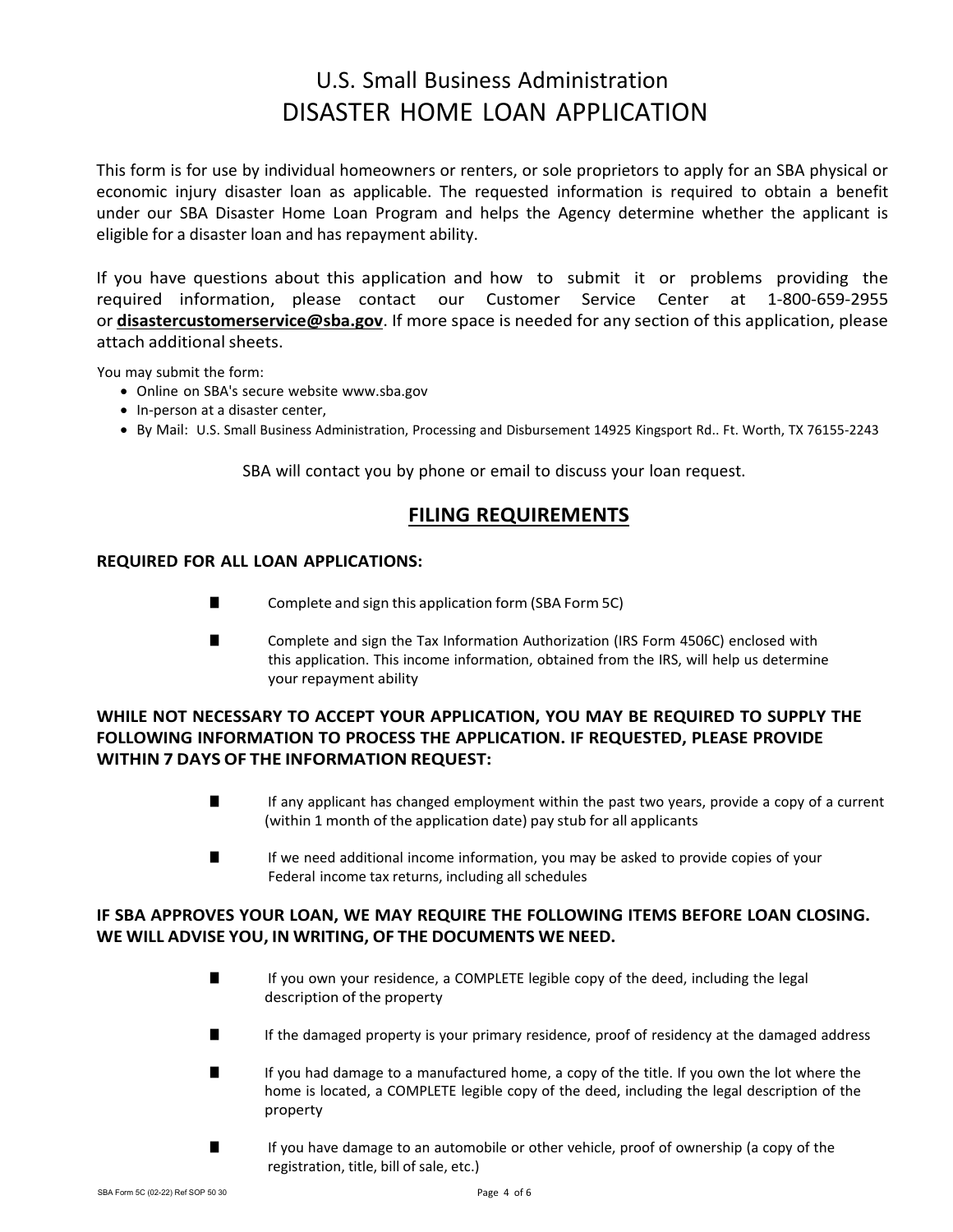## **NOTE: PLEASE READ, DETACH AND KEEP FOR YOUR RECORDS STATEMENTS REQUIRED BY LAWS AND EXECUTIVE ORDERS**

To comply with legislation passed by the Congress and Executive Orders issued by the President, Federal executive agencies, including the Small Business Administration (SBA), must notify you of certain information. You can find the regulations and policies implementing these laws and Executive Orders in Title 13, Code of Federal Regulations (CFR), Chapter 1, or our Standard Operating Procedures (SOPs). In order to provide the required notices, the following is a brief summary of the various laws and Executive Orders that affect SBA's Disaster Loan Programs.

## FREEDOM OF INFORMATION ACT (5 U.S.C. 552)

This law provides, with some exceptions, that we must make records or portions of records contained in our files available to persons requesting them. This generally includes aggregate statistical information on our disaster loan programs and other information such as names of borrowers (and their officers, directors, stockholders or partners), loan amounts at maturity, the collateral pledged, and the general purpose of loans. We do not routinely make available to third parties your proprietary data without first doing pre-notification, as required by Executive Order #12600, or confidential business information, information that would cause competitive harm, or information that would constitute a clearly unwarranted invasion of personal privacy.

Send a request under this Act to the SBA office maintaining the records requested and identify it as a Freedom of Information Act (FOIA) request. The request must describe the specific records you want. For information about the FOIA, contact the Chief, FOI/PA Office, 409 3rd Street, SW, Suite 5900, Washington, DC 20416, or by e-mail at [foia@sba.gov.](mailto:foia@sba.gov)

## PRIVACY ACT (5 U.S.C. 552a)

Anyone can request to see or get copies of any personal information that we have in your file. Any personal information in your file that is retrieved by individual identifiers, such as name or social security number is protected by the Privacy Act, which means requests for information about you may be denied unless we have your written permission to release the information to the requestor or unless the information is subject to disclosure under the Freedom of Information Act. The Agreements and Certifications section of this form contains written permission for us to disclose the information resulting from this collection to state, local or private disaster relief services.

The Privacy Act authorizes SBA to make certain "routine uses" of information protected by that Act. One such routine use for SBA's loan system of records is that when this information indicates a violation or potential violation of law, whether civil, criminal, or administrative in nature, SBA may refer it to the appropriate agency, whether Federal, State, local or foreign, charged with responsibility for or otherwise involved in investigation, prosecution, enforcement or prevention of such violations. Another routine use of personal information is to assist in obtaining credit bureau reports on Disaster Loan Applicants and guarantors for purposes of originating, servicing, and liquidating Disaster loans. See, 69 F.R. 58598, 58617 (and as amended from time to time) for additional background and other routine uses.

Under the provisions of the Privacy Act, you are not required to provide social security numbers. (see exception under Debt Collection Act below) We use social security numbers to distinguish between people with a similar or the same name for credit decisions and for debt collection purposes. Failure to provide this number may not affect any right, benefit or privilege to which you are entitled by law, but having the number makes it easier for us to more accurately identify to whom adverse credit information applies and to keep accurate loan records.

Note: Any person concerned with the collection, use and disclosure of information, under the Privacy Act may contact the Chief, FOI/PA Office, 409 3rd Street, SW, Suite 5900, Washington, DC 20416 or by e-mail at [foia@sba.gov](mailto:foia@sba.gov) for information about the Agency's procedures relating to the Privacy Act and the Freedom of Information Act.